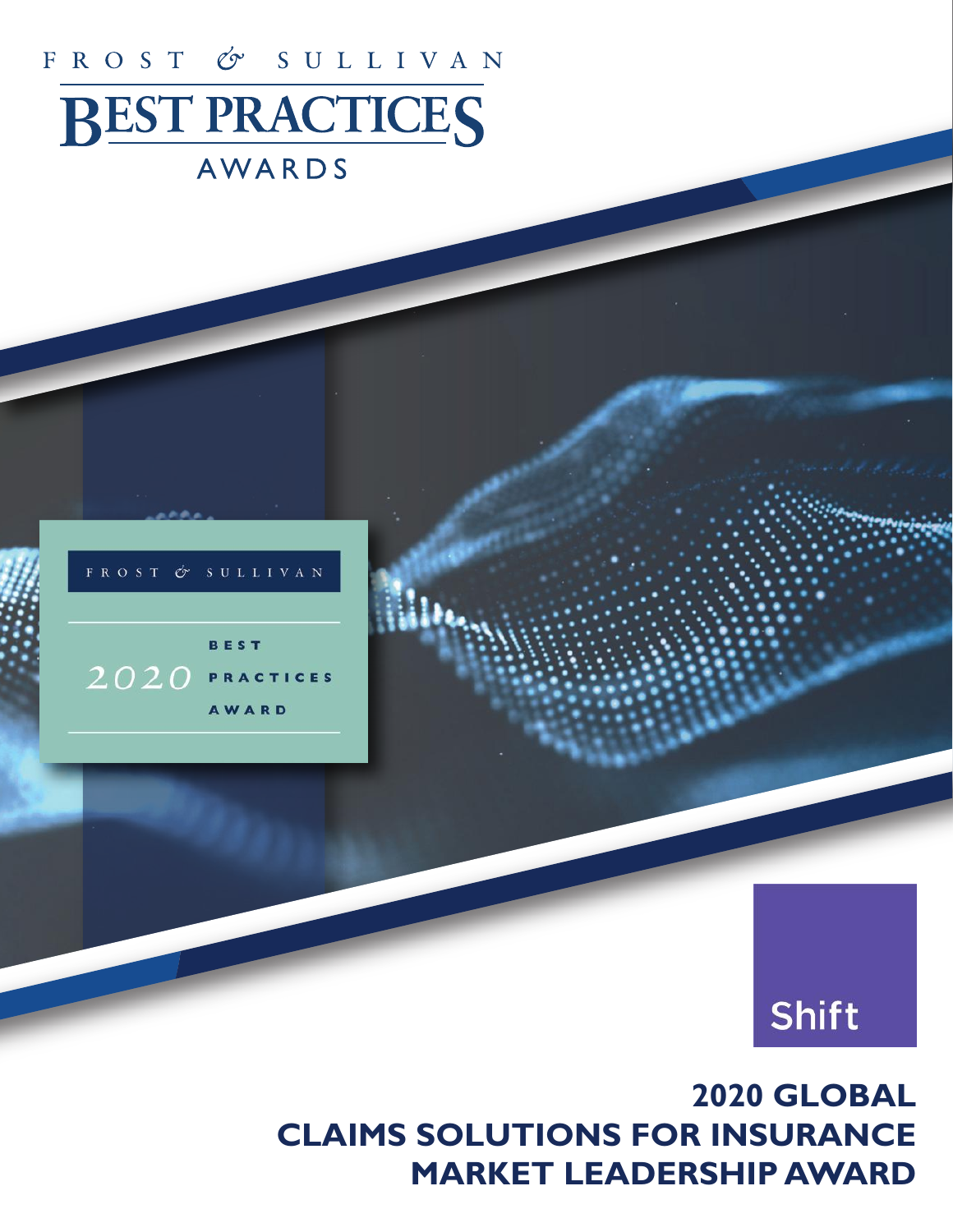# **Contents**

| Best Practices Recognition: 10 Steps to Researching, Identifying, and Recognizing Best |
|----------------------------------------------------------------------------------------|
| The Intersection between 360-Degree Research and Best Practices Awards 10              |
|                                                                                        |
|                                                                                        |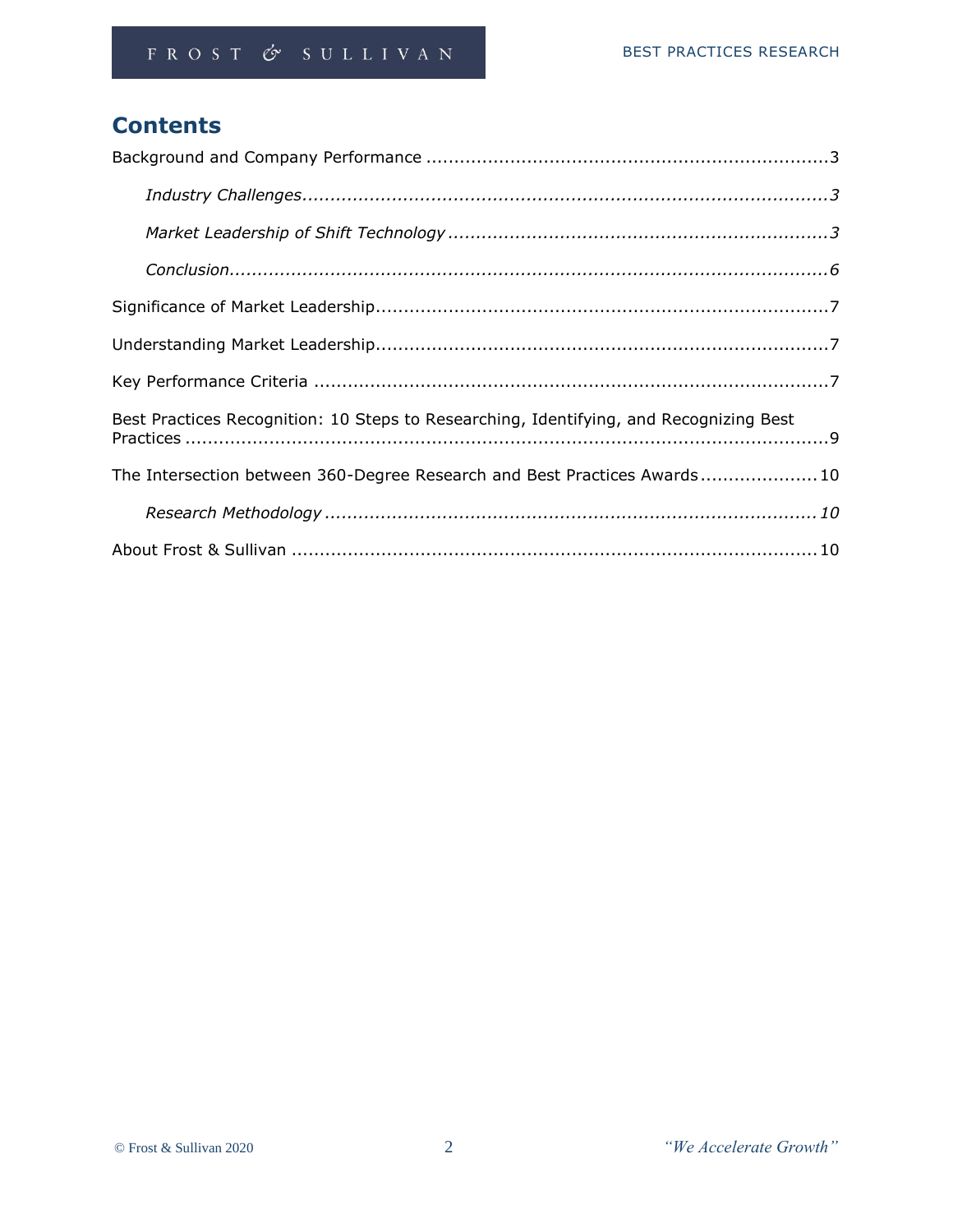# **Background and Company Performance**

# *Industry Challenges*

The insurance industry is undergoing an immense transformation, with a surge of new companies and business models, dubbed insurance technology (insurtech), leveraging artificial intelligence (AI), machine learning (ML), Internet of Things, and other tools to manage claims effectively, optimize back-office operations, and improve customer service. Amid this transition, forward-thinking insurance providers are incorporating claims automation solutions, allowing them to review and process insurance claims more quickly, accurately, and efficiently. By resolving claims and issuing settlements quickly, insurance companies can optimize their back-office processes, build customer satisfaction, and scale their volume of resolved claims.

While claims automation solutions can provide several key benefits, if insurers do not implement them properly they can become vulnerable to claims leakage (lost revenue through claims inefficiencies and fraud). Further, the data-driven rules-based algorithms, conventional technology for this market, are not fully effective against evolving fraud tactics. Once fraudsters learn the rules of these types of automated claims processes, they can work around the rules by manipulating their identities, addresses, and other factors to take advantage of the system. Rules-based automation solutions focus on fraud patterns in retrospect, which makes them ineffective against fraudsters and scammers that adapt and evolve. They also do not take into account the wealth of additional contextual data—i.e., internet images, advertisements, weather data, and documents—that can be used to understand the full nature of claims. As a result, business rules-based systems often return high false-positive rates in their analyses, delaying the claims process, increasing operational expenses, and negatively impacting customer experiences. When insurers encounter suspicious claims activity, they pass their claims on to special investigative units (SIUs) for further investigation. Incorrectly flagged claims waste valuable time and resources and decrease customer satisfaction.

However, solutions providers in this space face several daunting challenges. To succeed in this market, solutions providers must consider claims data holistically, developing solutions that deliver accurate and timely outcomes. They must enable clients to make informed decisions while minimizing false positives. Finally, they must understand that each insurance carrier is unique. Insurers have different operational processes, and they deal with different types of fraud, so solutions providers must develop products that are agile and scalable.

# *Market Leadership*

Founded in 2014 in Paris, Île-de-France, Shift Technology originated when its three founders—who all worked in the insurance industry—identified a market gap in insurance fraud detection. They developed a cloud-based solution, Force, which leverages AI and ML to analyze massive amounts of data and identify individual and network fraud, allowing fraud handlers to manage their processes more effectively. After Force's success, the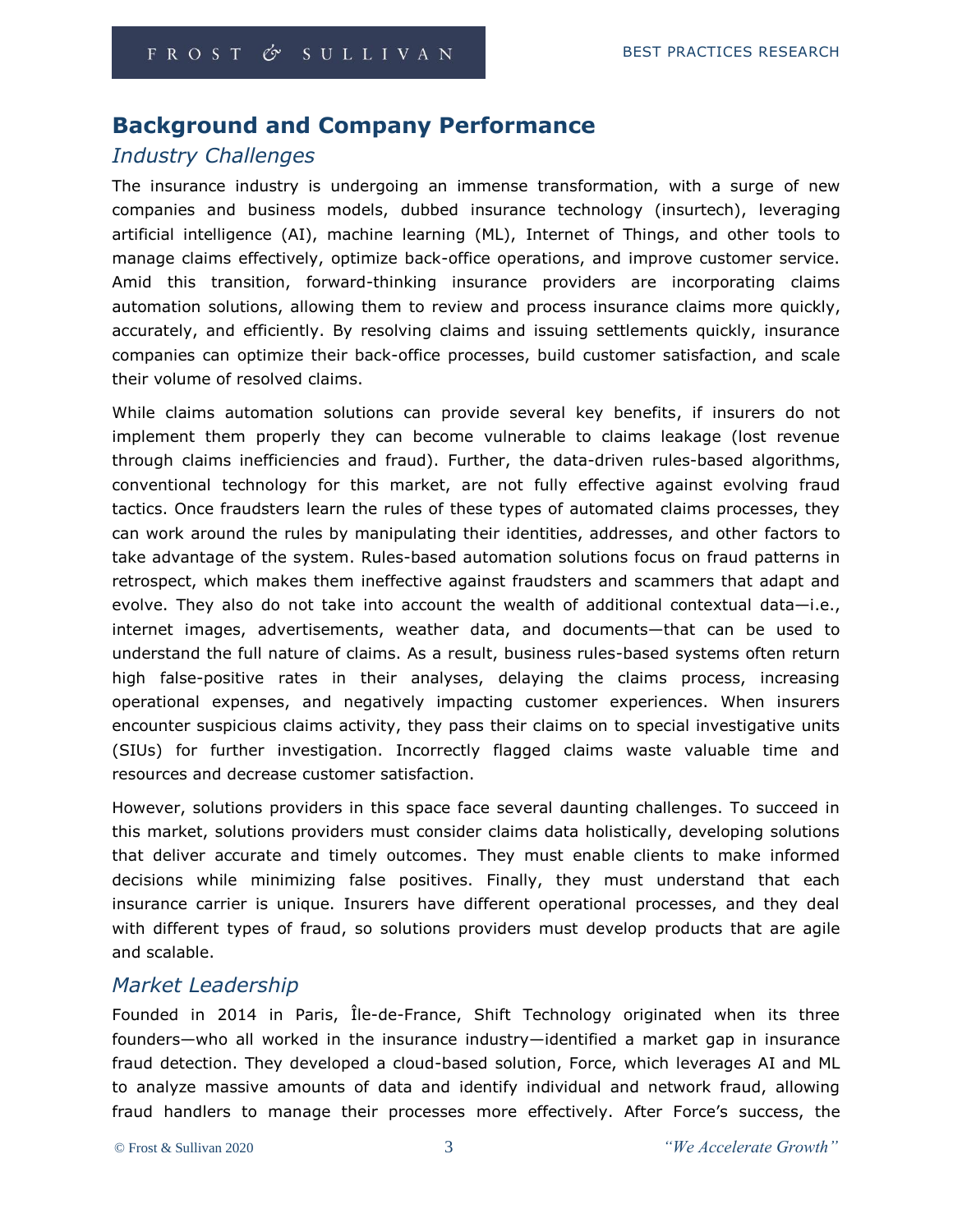company enhanced its platform with Luke, a solution that automates claims handling and processing through an intuitive user interface. With Force and Luke, Shift Technology has established a global presence, with a staff of about 200 employees providing software-as-aservice (SaaS) based insurance fraud detection services in more than 25 countries (with offices in Paris, Boston, Tokyo, London, Madrid, Zurich, Singapore, Toronto, Sao Paulo and Hong Kong). The company processes hundreds of millions of claims annually for a growing roster of roughly 80 leading health, travel, and property and casualty insurers such as Mutuelle Assurance des Commercants et Industriels de France in France, Axa in Spain, Pan-Asian FWD and MS&AD, and CNA and Assurant in the United States (US).

#### **Empowering Insurance Providers through Two Automated Solutions**

Force is an AI-native, cloud-based fraud detection solution. It draws on a library of hundreds of fraud detection scenarios and third-party datasets to identify and analyze potential individual, network, provider, and internal fraud. Then, the solution assigns each claim a numerical fraud detection score based on its propensity for fraud, and crucially it provides a rationale for its conclusion with actionable insights for fraud handlers.

Force can ingest data from a variety of sources—even searching the internet for information such as geolocation, mapping, social media, weather, credit and financial history, criminal history, and public images—to verify data and gain a holistic understanding of suspicious insurance claims, resulting in a hit rate of 75%. The company defines hit rate as the percentage of claims flagged as suspicious that are assigned for further review. Through its network link analysis tool, Force can detect suspicious correlations between individuals, as when specific individuals appear in multiple claims or have repeated connections with other individuals that appear in those claims. Viewing these claims in isolation may not create suspicion, but seeing them together and recognizing patterns can be a useful guide for detecting potential fraud. Force also provides entity resolution, in which the technology recognizes when a single individual submits multiple claims with slightly different personal information—i.e., names, phone numbers, emails, or addresses.

Luke is the company's AI-native claims automation solution. It includes an intuitive user interface that guides policyholders through the claims process with a series of steps, allowing them to upload images, documents, and other information to expedite their claims. It also verifies coverage to ensure it matches the types of claims submitted. Luke leverages data from Force to provide analyses that enable fraud handlers to make quick and accurate claims decisions, determining if claims should be paid out right away or if they should be passed onto a claims professional or Special Investigator for further consideration. This capability is particularly beneficial to insurers that need to process high-volume claims analysis, as it allows them to accelerate the process, especially quickly for meritorious claims. A transparent solution, Luke also combines well with legacy claims platforms with seamless integration.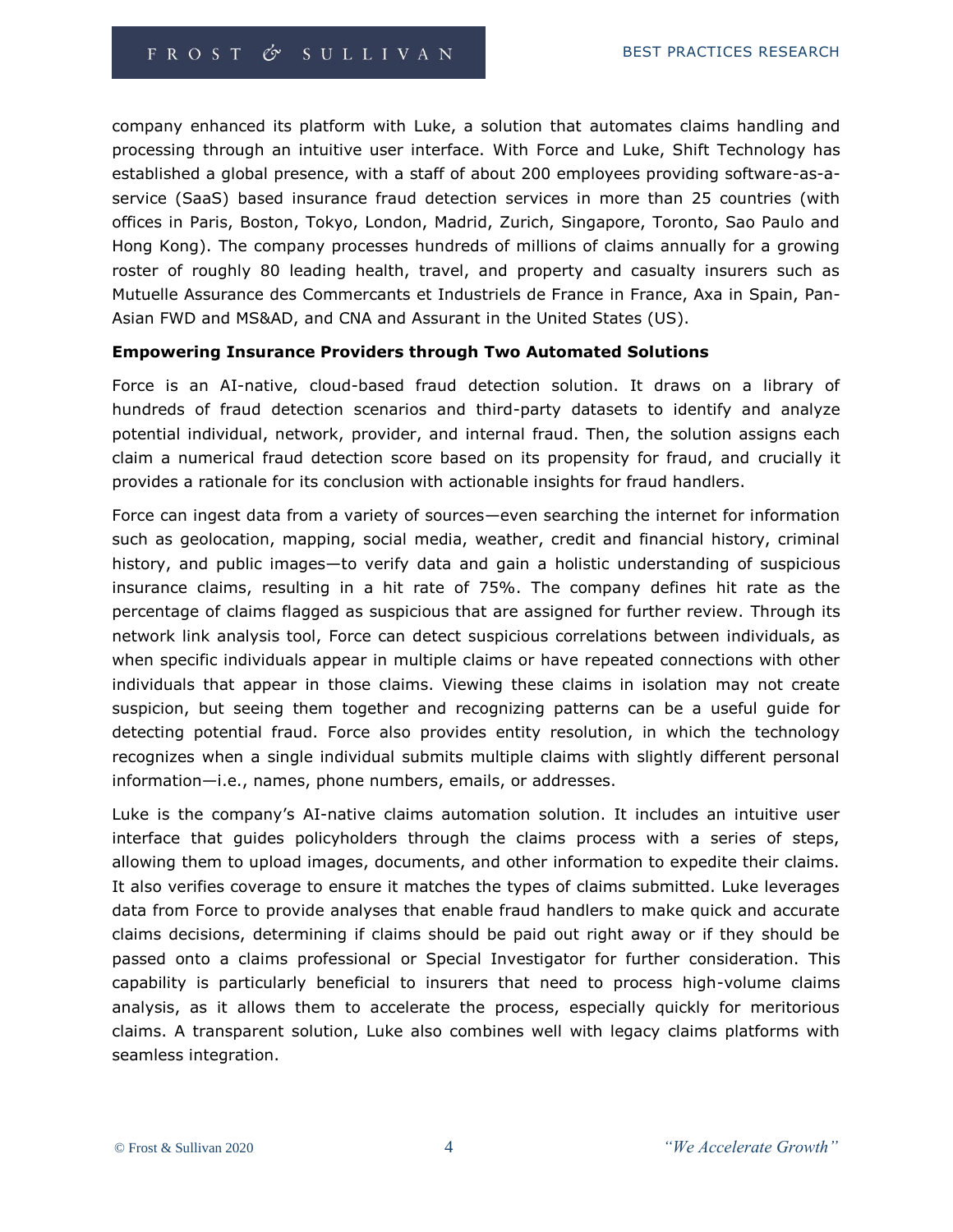#### **Combining AI with a Human Element to Deliver Excellent Customer Service**

Shift Technology understands that use cases, fraud patterns, and client procedures and business practices can vary greatly. So the company spends a four- to six-month integration process, starting with fully understanding its clients' businesses and analyzing their historical data. During this period, the company draws on its library of several hundred fraud scenarios and determines which fraud models are the best match for its clients' needs. After the integration goes live, the Shift Technology team keeps track of new scenarios and adds them to the company's technology's library so that other existing customers can use and refer back to them as well.

Shift Technology assigns at least one data scientist to each client to guide them through the implementation process. The company retains about about 100 data scientists on staff that begin working with clients at the moment of contract signing though to deployment and after. Depending on how many lines of business the clients have, or claims volume they process per year, they could receive multiple additional data scientists to refine their solutions and build out additional fraud scenarios—on top of the initial set of use cases which are specific for the particular carrier.

In its business paradigm, Shift Technology stresses that it is not an arbiter of fraud, but an enabler of detection. Rather than dictating the course of action—or simply providing an algorithm as some of its competitors do—the company lets its clients decide whether or not to investigate claims. Shift Technology scores claims with propensities for fraud—indicating whether or not it believes claims are legitimate—and provides its rationale and reasons to its clients who then decide whether or not to pass the claims onto SIUs for further investigation.

#### **Using Funding to Expand Geographically and Product-wise**

As part of the burgeoning fintech scene in France, Shift Technology has cemented its place as a top contender in the global insurtech space. In 2018, the company joined Plug and Play Tech Center as part of its Insurtech Inaugural Batch 2018 in Munich, Germany, and received an undisclosed amount in funding. The following year, the company raised \$60 million of Series C venture funding in a deal led by Bessemer Venture Partners, bringing the company's total funding to nearly \$100 million since its founding. Shift Technology plans to use the investment for research and development, new product development, and continued global expansion. While the company will continue to build out its operations in Europe, it views the US and Southeast Asia as strategic markets as well.

Product-wise, the company is currently adding new capabilities to Luke. Shift Technology also sees AI opportunities in adjacent markets within the insurance claims industry, such as compliance, underwriting, and anti-money laundering. Setting it apart from other SaaS providers, the company will remain committed to only insurance segment products so as to continue to grow its specialized skillset. Shift Technology built both Luke and Force, specifically for the global insurance industry—particularly health, travel, life and property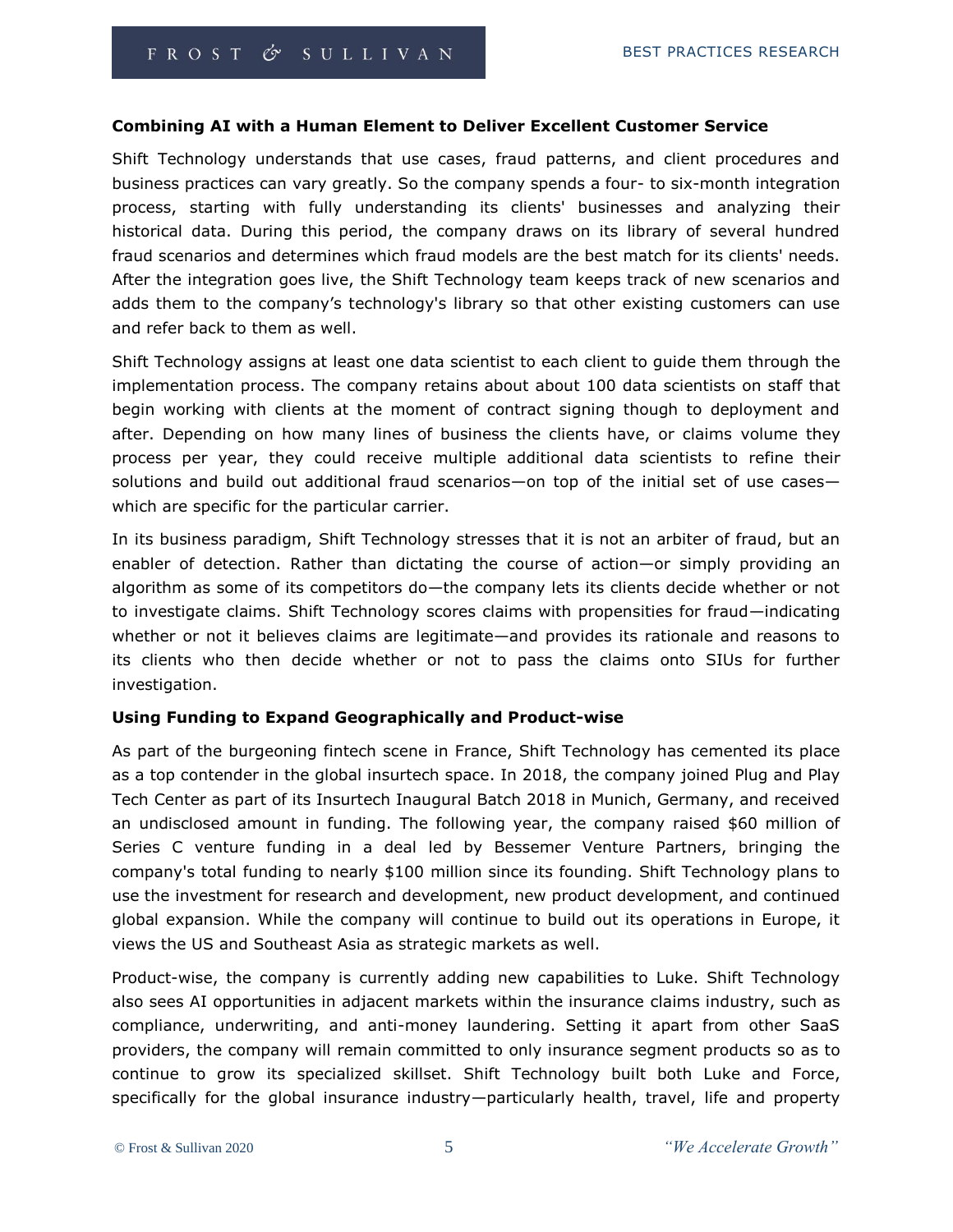and casualty insurance sectors—and the company will continue to build products that benefit insurance providers.

#### *Conclusion*

Digitalization is taking hold in the insurance industry, with numerous enabling insurance technology (insurtech) companies enabling carriers to optimize their operational efficiency with automated solutions that leverage artificial intelligence and machine learning. As fraudulent attacks evolve and become more sophisticated, technology providers must develop solutions that can adapt as well, and consider a holistic view in determining claims outcomes. Shift Technology created Luke and Force to automate claims processes and help insurers detect fraud accurately and swiftly. By minimizing false positive rates and streamlining claims resolution, the company provides an invaluable service to the insurance industry to which it has completely dedicated its efforts. With this major contribution, Shift Technology earns Frost & Sullivan's 2020 Global Market Leadership Award in claims solutions for the insurance industry.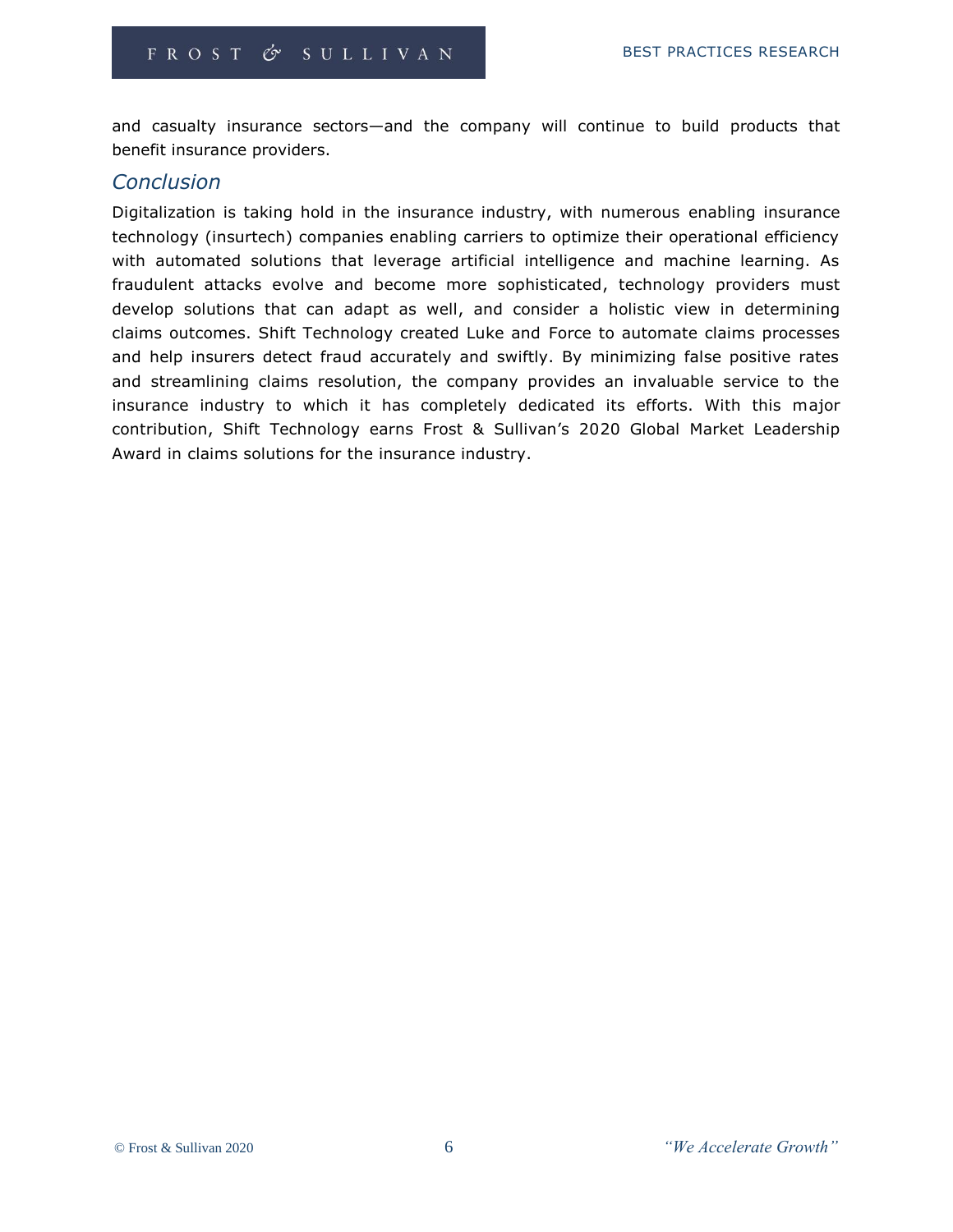# **Significance of Market Leadership**

Ultimately, growth in any organization depends upon customers purchasing from a company, and then making the decision to return time and again. Loyal customers become brand advocates; brand advocates recruit new customers; the company grows; and then it attains market leadership. To achieve and maintain market leadership, an organization must strive to be best-in-class in three key areas: understanding demand, nurturing the brand, and differentiating from the competition.



# **Understanding Market Leadership**

Driving demand, strengthening the brand, and differentiating from the competition all play critical roles in a company's path to market leadership. This three-fold focus, however, is only the beginning of the journey and must be complemented by an equally rigorous focus on the customer experience. Organizations that demonstrate best practices, therefore, commit to the customer at each stage of the buying cycle and continue to nurture the relationship once the customer has made a purchase. In this way, they build a loyal, evergrowing customer base and methodically add to their market share.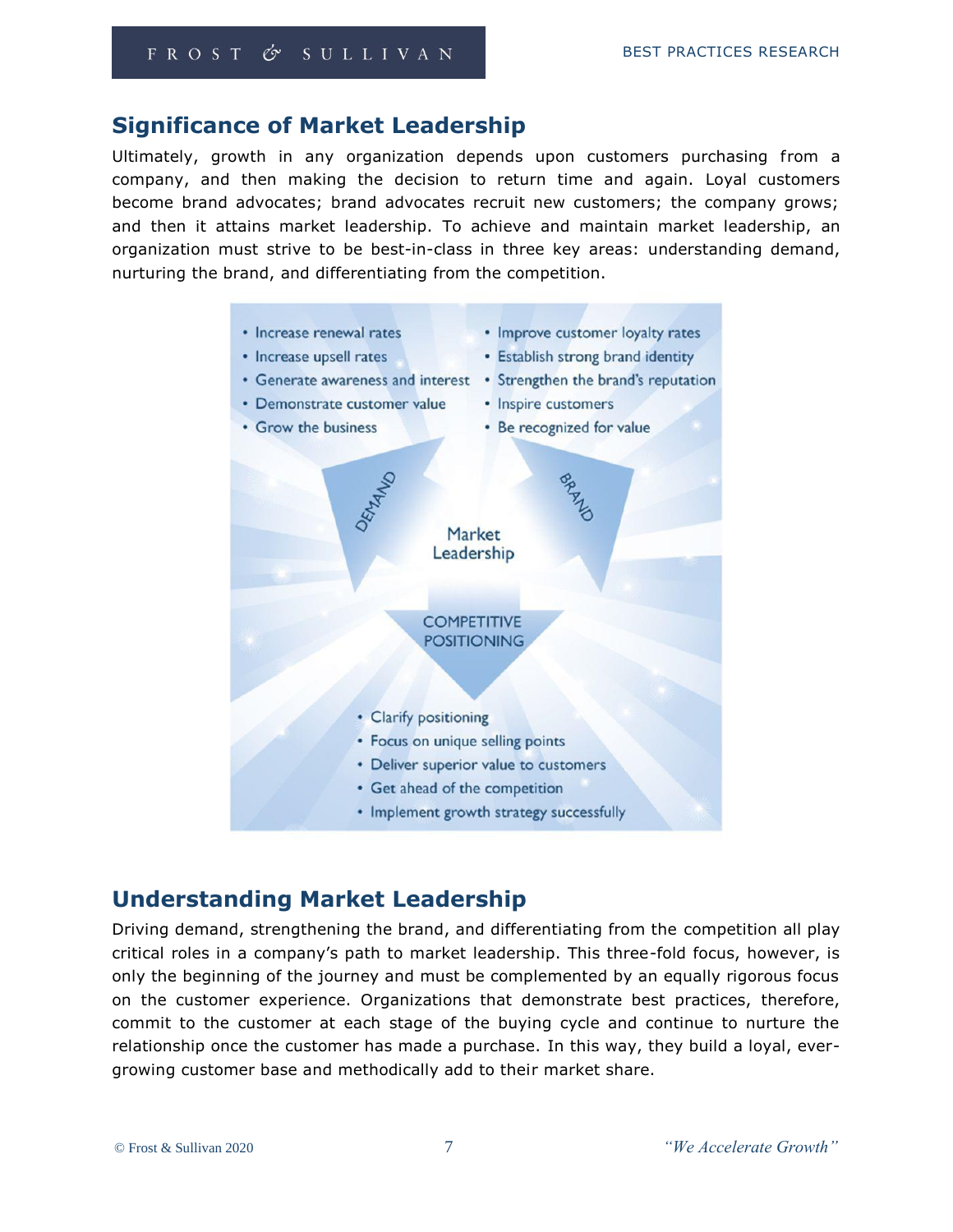Ŧ.

# **Key Performance Criteria**

For the Market Leadership Award, Frost & Sullivan Analysts focused on specific criteria to determine the areas of performance excellence that led to the company's leadership position. The criteria considered include (although not limited to) the following:

| <b>Criterion</b>                   | Requirement                                                                                                                                                                                               |  |  |
|------------------------------------|-----------------------------------------------------------------------------------------------------------------------------------------------------------------------------------------------------------|--|--|
| Growth Strategy Excellence         | Demonstrated ability to consistently identify, prioritize,<br>and pursue emerging growth opportunities                                                                                                    |  |  |
| <b>Implementation Excellence</b>   | Processes support the efficient and consistent<br>implementation of tactics designed to support the<br>strategy                                                                                           |  |  |
| <b>Brand Strength</b>              | The possession of a brand that is respected, recognized,<br>and remembered                                                                                                                                |  |  |
| <b>Product Quality</b>             | The product or service receives high marks for<br>performance, functionality, and reliability at every stage<br>of the life cycle                                                                         |  |  |
| <b>Product Differentiation</b>     | The product or service has carved out a market niche,<br>whether based on price, quality, or uniqueness of<br>offering (or some combination of the three) that another<br>company cannot easily duplicate |  |  |
| Technology Leverage                | Demonstrated commitment to incorporating leading-edge<br>technologies into product offerings, for greater product<br>performance and value                                                                |  |  |
| Price/Performance Value            | Products or services offer the best value for the price,<br>compared to similar offerings in the market                                                                                                   |  |  |
| Customer Purchase Experience       | Customers feel they are buying the most optimal solution<br>that addresses both their unique needs and their unique<br>constraints                                                                        |  |  |
| Customer Ownership Experience      | Customers are proud to own the company's product or<br>service, and have a positive experience throughout the<br>life of the product or service                                                           |  |  |
| <b>Customer Service Experience</b> | Customer service is accessible, fast, stress-free and of<br>high quality                                                                                                                                  |  |  |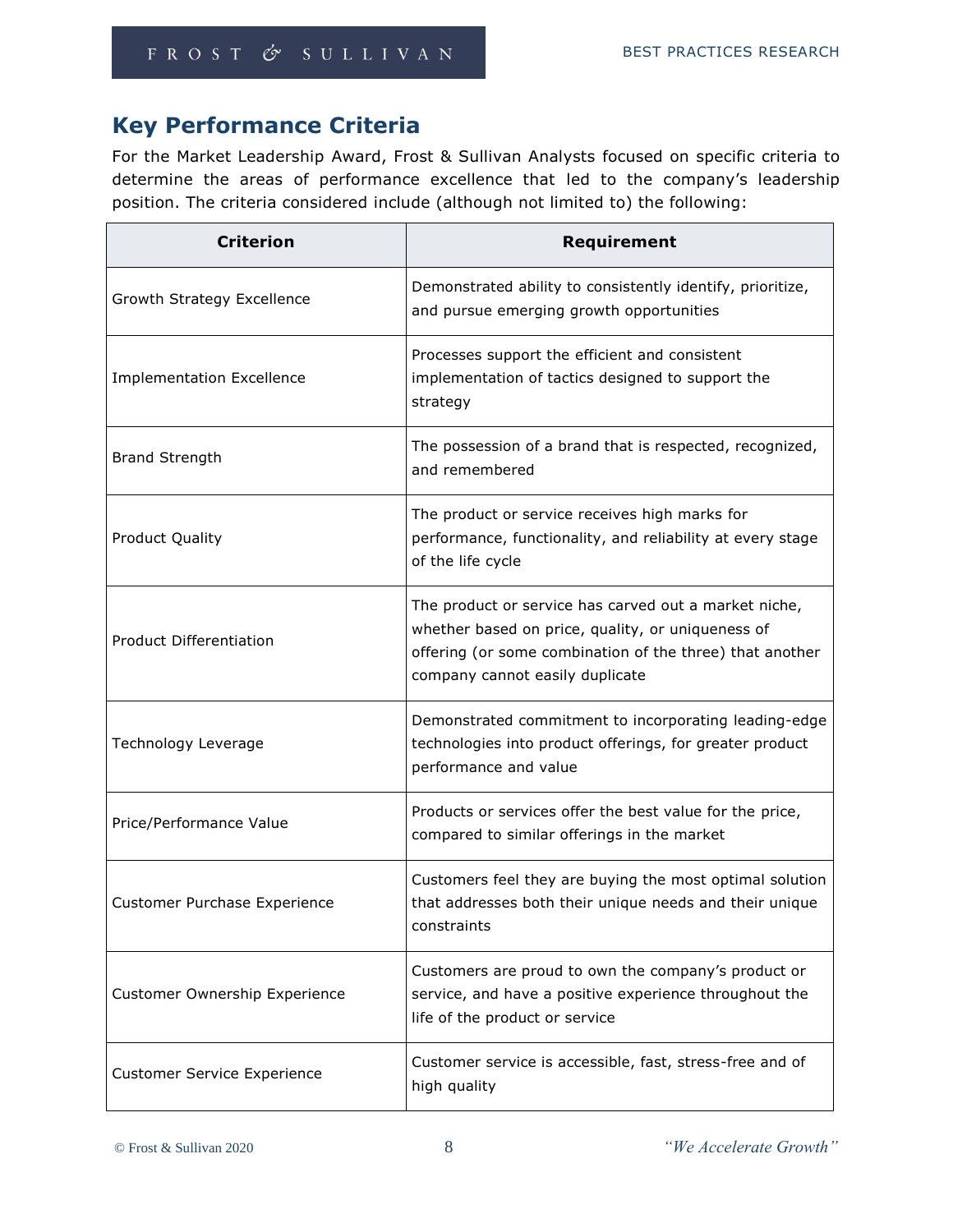# **Best Practices Recognition: 10 Steps to Researching, Identifying, and Recognizing Best Practices**

Frost & Sullivan Awards follow a 10-step process to evaluate Award candidates and assess their fit with best practice criteria. The reputation and integrity of the Awards are based on close adherence to this process.

|                | <b>STEP</b>                                                    | <b>OBJECTIVE</b>                                                                             | <b>KEY ACTIVITIES</b>                                                                                                                            | <b>OUTPUT</b>                                                                                             |
|----------------|----------------------------------------------------------------|----------------------------------------------------------------------------------------------|--------------------------------------------------------------------------------------------------------------------------------------------------|-----------------------------------------------------------------------------------------------------------|
| $\mathbf{1}$   | Monitor,<br>target, and<br>screen                              | Identify Award recipient<br>candidates from around the<br>globe                              | • Conduct in-depth industry<br>research<br>• Identify emerging sectors<br>· Scan multiple geographies                                            | Pipeline of candidates who<br>potentially meet all best-<br>practice criteria                             |
| $\overline{2}$ | <b>Perform</b><br>360-degree<br>research                       | Perform comprehensive,<br>360-degree research on all<br>candidates in the pipeline           | • Interview thought leaders<br>and industry practitioners<br>• Assess candidates' fit with<br>best-practice criteria<br>• Rank all candidates    | Matrix positioning of all<br>candidates' performance<br>relative to one another                           |
| 3              | <b>Invite</b><br>thought<br>leadership in<br>best<br>practices | Perform in-depth<br>examination of all candidates                                            | • Confirm best-practice criteria<br>• Examine eligibility of all<br>candidates<br>• Identify any information gaps                                | Detailed profiles of all<br>ranked candidates                                                             |
| 4              | <b>Initiate</b><br>research<br>director<br>review              | Conduct an unbiased<br>evaluation of all candidate<br>profiles                               | • Brainstorm ranking options<br>• Invite multiple perspectives<br>on candidates' performance<br>· Update candidate profiles                      | Final prioritization of all<br>eligible candidates and<br>companion best-practice<br>positioning paper    |
| 5              | <b>Assemble</b><br>panel of<br>industry<br>experts             | Present findings to an expert<br>panel of industry thought<br>leaders                        | • Share findings<br>• Strengthen cases for<br>candidate eligibility<br>• Prioritize candidates                                                   | Refined list of prioritized<br>Award candidates                                                           |
| 6              | <b>Conduct</b><br>global<br>industry<br>review                 | Build consensus on Award<br>candidates' eligibility                                          | • Hold global team meeting to<br>review all candidates<br>• Pressure-test fit with criteria<br>• Confirm inclusion of all<br>eligible candidates | Final list of eligible Award<br>candidates, representing<br>success stories worldwide                     |
| 7              | Perform<br>quality check                                       | Develop official Award<br>consideration materials                                            | • Perform final performance<br>benchmarking activities<br>• Write nominations<br>• Perform quality review                                        | High-quality, accurate, and<br>creative presentation of<br>nominees' successes                            |
| 8              | <b>Reconnect</b><br>with panel of<br>industry<br>experts       | Finalize the selection of the<br>best-practice Award recipient                               | • Review analysis with panel<br>· Build consensus<br>• Select recipient                                                                          | Decision on which company<br>performs best against all<br>best-practice criteria                          |
| 9              | Communicate<br>recognition                                     | Inform Award recipient of<br>Award recognition                                               | • Inspire the organization for<br>continued success<br>• Celebrate the recipient's<br>performance                                                | Announcement of Award<br>and plan for how recipient<br>can use the Award to<br>enhance the brand          |
| 10             | Take<br>strategic<br>action                                    | Upon licensing, company is<br>able to share Award news<br>with stakeholders and<br>customers | • Coordinate media outreach<br>• Design a marketing plan<br>• Assess Award's role in future<br>strategic planning                                | Widespread awareness of<br>recipient's Award status<br>among investors, media<br>personnel, and employees |

© Frost & Sullivan 2020 9 *"We Accelerate Growth"*